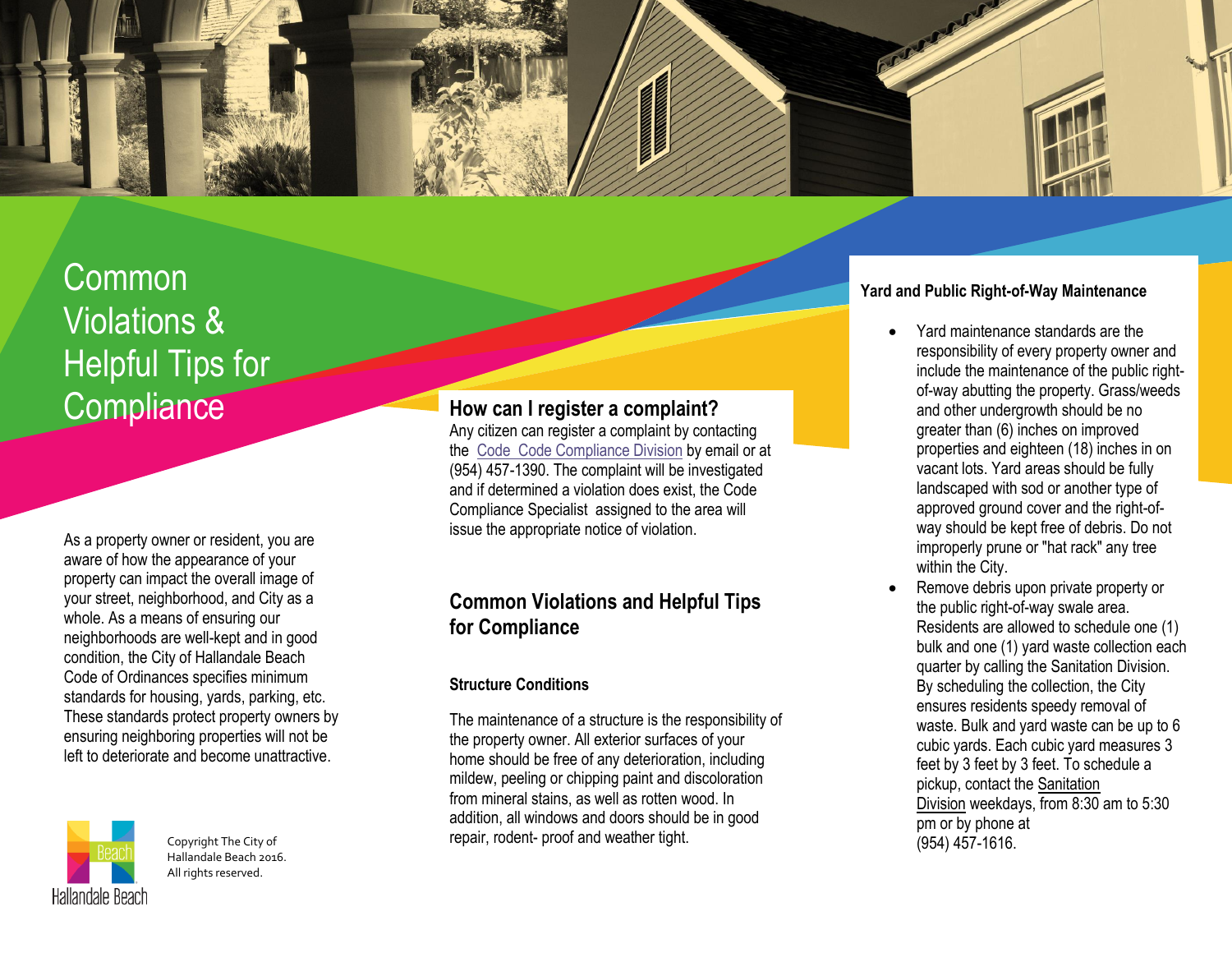- Place garbage receptacles near the street for pickup after 6:00 pm on the day preceding the day of pickup. Receptacles must be placed at least 25 feet from any street right-of-way by 9:00 pm on the day of pickup.
- Do not allow a pool to be in an unsanitary and unsafe condition. A safety barrier is required to surround the pool or the property where the pool is located.
- Parking of passenger automobiles is allowed in the public right-of-way; however, it is the responsibility of the owner to ensure the area is properly graded to retain water runoff, and the grass is kept healthy. Dead or missing sod must be replaced. Public sidewalks should be kept free of breaks, cracks and uneven areas. It is the responsibility of the abutting property owner to maintain the sidewalk in good repair at all times. To replace or repair a damaged sidewalk, a permit must be obtained from the City's Building Division.

## **Vehicles**

 Motor vehicles including passenger automobiles, recreational vehicles, utility trailer and other types of vehicles, are required to be maintained in an operable condition, unless within a completely enclosed structure. An operable vehicle is defined as a vehicle displaying a current license tag and/or is equipped with all parts required to legally and safely operate on the public street and/or can be driven under its own power.

 Boats, utility trailers, recreational vehicles, special purpose vehicles, and trucks more than one ton may not be parked on the public right-of-way in a residential area. Do not occupy a recreational vehicle for living purposes, except in a licensed trailer or mobile home park. Do not park commercial vehicles or equipment in a residential area between the hours of 9:00 pm and 6:00 am. Major automobile repairs in a residential area is prohibited unless in a completely enclosed structure, such as a garage

## **Unleashed Dogs/Animal Care**

- All dogs are required to be on a leash when in public. When walking your dog, it is your responsibility to pick-up the dog's waste. Dogs are only permitted in appropriately designated City parks or beaches. It is also an owner's responsibility to ensure their dog's barking is controlled and does not disturb surrounding neighbors.
- To report any violations of animal care, please contact police dispatch, (954) 765- 4321. For more information on rules and regulations for animal care and responsibilities visit **[www.broward.org/animal.](http://www.broward.org/animal.)**

## **House Numbers**

Every residential structure is required to have address numbers permanently affixed on the front of the structure in a conspicuous location. Each figure number should be a minimum of (3) three inches in length. Where a street and alley are located in the front and rear, the address numbers should be placed on the front and rear of the building. This will ensure emergency personnel will be able to locate your home.

## **Onsite Parking Requirements**

All residential property owners are required to provide onsite, paved parking. The number of parking spaces required is based on the number of permitted dwelling units. Parking on an unpaved surface, such as gravel or grass, is not allowed. Please contact the Planning and Zoning Division by [email](http://www.hallandalebeachfl.gov/index.aspx?NID=79) or by phone at (954) 457-1378 for more information about legally recognized parking areas.